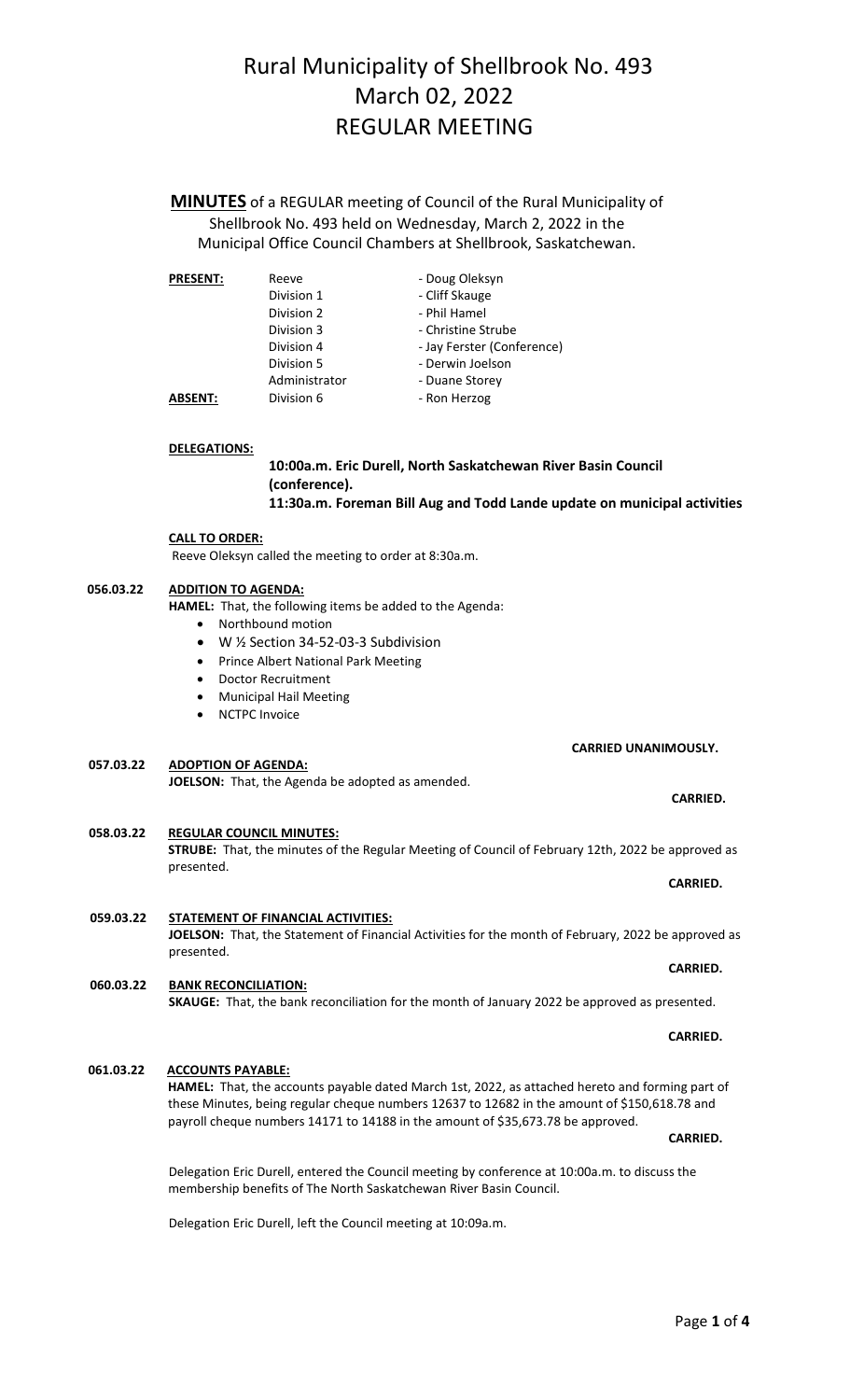### **062.03.22 SKAUGE:** That, the time being 10:44a.m., Council close a portion of this meeting to the public to go in camera under the authority of Part III of *The Local Authority Freedom of Information and Protection of Privacy Act*, to discuss Human Resources issues, the public gallery be vacated and those present for this closed session be Reeve Doug Oleksyn, Deputy Reeve Derwin Joelson and Councilor's Cliff Skauge, Phil Hamel, Christine Strube, Jay Ferster and Administrator Duane Storey. **GO IN CAMERA: CARRIED. 063.03.22 JOELSON:** That, the time being 10:59a.m., Council go out of camera and invite the public back into the Council Meeting. **GO OUT OF CAMERA: CARRIED.** Foreman Bill Aug and Todd Lande entered the Council Chambers at 11:27 a.m. to update Council of Municipal Operations. **064.03.22 JOELSON**: That, Council now recess this meeting for lunch at 12:17p.m. **CARRIED. 065.03.22 SKAUGE**: That, Council now reconvene this meeting at 12:49p.m. **CARRIED.** Delegation Foreman Bill Aug and Todd Lande left the meeting at 1:00p.m. **066.03.22 OLD BUSINESS: SKAUGE:** That, Northbound Planning Ltd provide a quote for proceeding with new zoning maps. **NORTHBOUND REZONING MOTION: CARRIED. CARRIED. 067.03.22 NEW BUSINESS: HAMEL:** That, the request to support Private Members Bill C229 be received and filed. **BILL C229: CARRIED. 068.03.22 SKAUGE:** That, the Council of the RM of Shellbrook No. 493 agrees to approve the proposed Parcel A Subdivision application of SW ¼ Section 20-49-02-W3, and forward a response to the Community Planning Branch, Ministry of Government Relations as follows; **NE ¼ SECTION 20-49-02-W3 SUBDIVISION:** 1. No: there are no land uses in the vicinity that would be incompatible with the intended use of the proposed site. 2. No: there are no facilities that could be affected by the proposed development. 3. No: there are no further requirements of the applicant. **CARRIED. 069.03.22 STRUBE:** That, the information provided by The North Saskatchewan River Basin Council be received and filed. **NORTH SASKATCHEWAN RIVER BASIN COUNCIL: CARRIED. CARRIED. 070.03.22**  FERSTER: That, the first installment invoice for 2022 Library Grant in the amount of \$13,727.55 be approved. **WAPATI REGIONAL LIBRARY: CARRIED. CARRIED. 071.03.22 FERSTER:** That, the purchase of an auger attachment and auger bits for the Kubota Skid steer from Glenmor Equipment in the amount of \$4,890 plus applicable taxes be approved. **SKIDSTEER AUGER ATTACHMENT: CARRIED. 072.03.22 HAMEL:** That, the following adjustments to the 2021 tax roll be approved as follows: **TAX ROLL ADJUSTMENTS:** • Roll 984 \$56.81 • Roll 985 \$56.09 • Roll 904 \$24.23 • Roll 744 \$58.33 • Roll 31 \$93.46 • Roll 1751 \$57.81

**CARRIED. CARRIED.**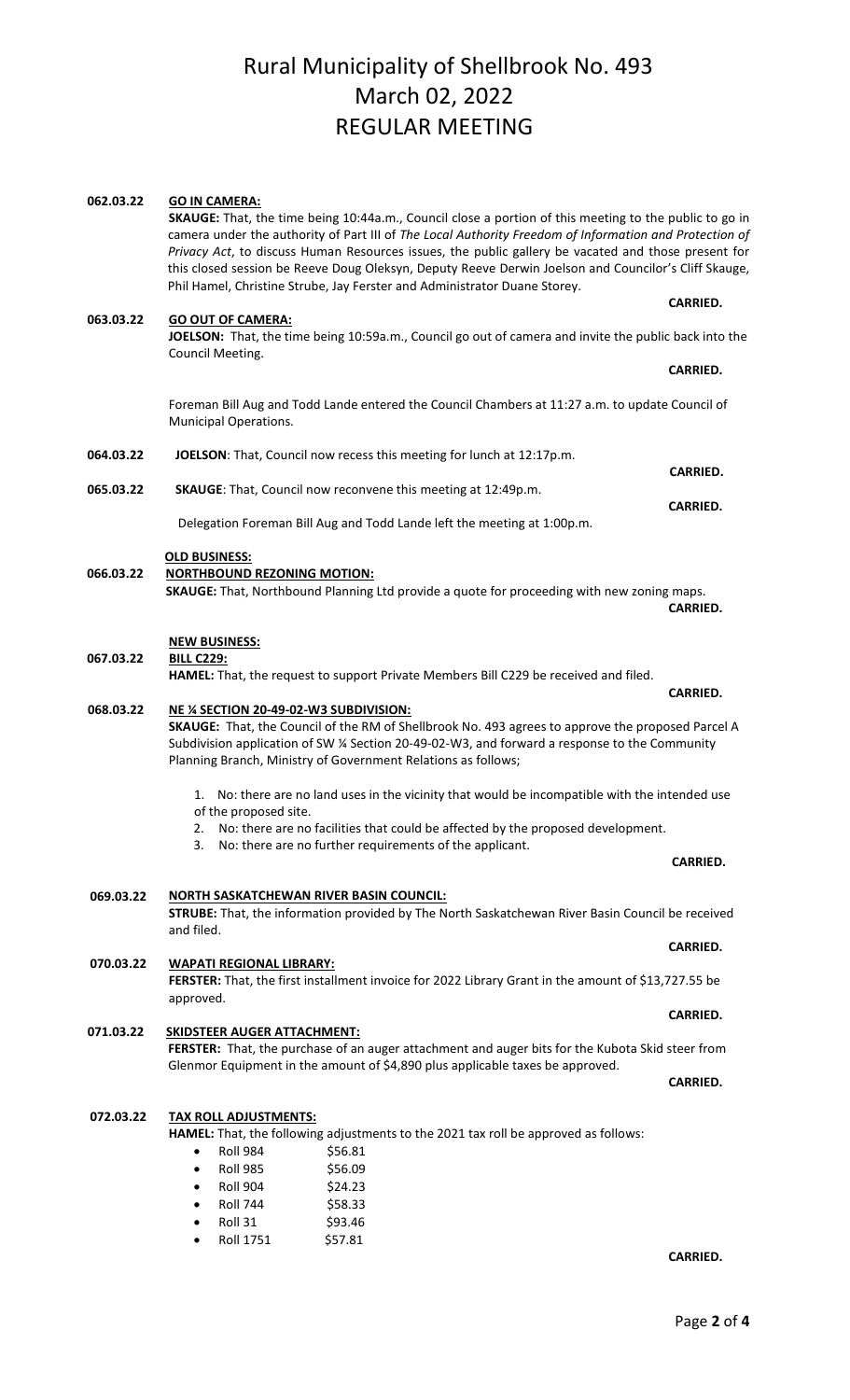#### **073.03.22 GO IN CAMERA:**

**STRUBE:** That, the time being 1:26p.m., Council close a portion of this meeting to the public to go in camera under the authority of Part III of *The Local Authority Freedom of Information and Protection of Privacy Act*, to discuss Human Resources issues, the public gallery be vacated and those present for this closed session be Reeve Doug Oleksyn, Deputy Reeve Derwin Joelson and Councilor's Cliff Skauge, Phil Hamel, Christine Strube, Jay Ferster (conference) and Administrator Duane Storey.

#### **074.03.22 GO OUT OF CAMERA:**

**075.03.22**

**076.03.22** 

**077.03.22** 

**JOELSON:** That, the time being 1:52p.m., Council go out of camera and invite the public back into the Council Meeting.

**STRUBE:** That, the Council of the RM of Shellbrook No. 493 agrees to approve the proposed Parcel A Subdivision application of SW 1/2 Section 34-52-03-W3, and forward a response to the Community Planning Branch, Ministry of Government Relations as follows; **NE 1/2 SECTION 34-52-03-W3 SUBDIVISION:**

1. No: there are no land uses in the vicinity that would be incompatible with the intended use of the proposed site.

4. No: there are no facilities that could be affected by the proposed development.

5. No: there are no further requirements of the applicant.

**JOELSON:** That, Councilors Herzog and Strube attend the Prince Albert Nation Park Nearest Neighbours Meeting, date to be determined **PRINCE ALBERT NATIONAL PARK MEETING:**

**STRUBE:** That, Councilor Hamel attend the Municipal Hail Annual Meeting held Tuesday March 15, 2022 commencing at 8:30a.m. **MUNICIPAL HAIL ANNUAL GENERAL MEETING:**

**078.03.22 SKAUGE:** That, the North Central Transportation Planning Committee membership fee for April 1<sup>st</sup>, 2022 to March 2023 in the amount of \$600.00 be approved. **NORTH CENTRAL TRANSPORTATION PLANNING COMMITTEE:**

**079.03.22 CORRESPONDENCE:**

**JOELSON:** That, the following Correspondence be received and filed.

- Buckland Salary Grid
- Canwood Salary Grid
- PSIP Schedule

### **080.03.22 JOELSON:** That, Councilor Strube participate in the Community Focus Group for the New Victoria Hospital Study. **VICTORIA HOSPITAL FOUNDATION:**

**081.03.22 JOELSON:** That, invitations be sent out for requests for proposals for gravel crushing for 2022. **2022 GRAVEL CRUSHING REQUEST FOR PROPOSALS: CARRIED. CARRIED.** 

#### **082.03.22 SARM CORRESPONDENCE:**

- **JOELSON:** That, the following Correspondence be received and filed.
	- **Stars Letter**
	- Wild Boar
	- 2022 SARM Resolutions

### **CARRIED.**

**CARRIED.**

**CARRIED.**

**CARRIED.**

**CARRIED. CARRIED.** 

**CARRIED.**

**CARRIED.**

**CARRIED.**

**CARRIED.**